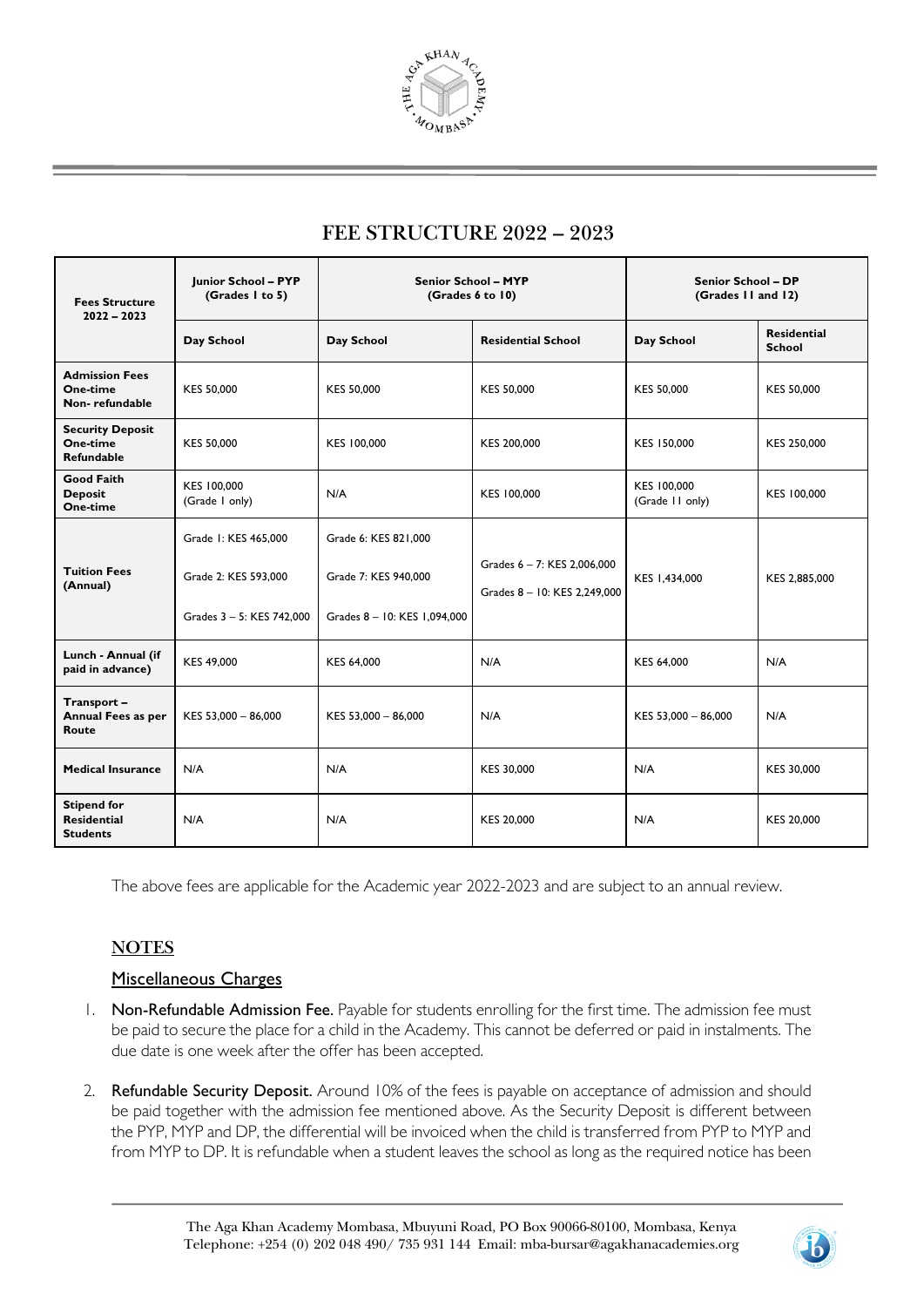given in writing and "No Dues" clearance is obtained from the Academy. No interest is payable on this deposit.

- 3. Good Faith Deposit. Paid for Grade 1, Grade 11 day students and all residential students to secure their place, as part payment against their first Semester fee, due to limited capacity. This will have to be paid before March 31 for the Grade 1 students and before 15 April for the Grade 11 Students. All other residential students will pay the Good Faith deposit together with the Admissions Fee. In the event that the student does not join the Academy, this deposit will not be refunded.
- 4. Lunch. The rates indicated above are applicable only if paid in advance at least for a whole semester (50% of the total cost). The daily lunch rate is KES 400 for MYP and DP students and KES 350 for PYP students.
- 5. Medical Insurance Premium. Paid separately by residential students with the first tuition fee instalment.
- 6. Stipend. Paid separately by residential students and will be managed by the Academy. The students will be able to withdraw a maximum KES 500 per week to cover any personal expenses.

### Tuition Fees

- 1. Sibling Discount. 5% is applicable for the second child, 10% for the third child, and 15% for fourth and subsequent children. The discount will be adjusted according to the number of children attending the Academy at the same time.
- 2. Tuition Fee. Academic Year 2022-2023 fees are payable in two equal instalments (for each Semester), no later than 15 July 2022 and 15 December 2022.
- 3. Discount of 3% will be given on the tuition fees if paid for the whole year before the deadline (15 July 2022). These discounts are applicable on the net amount payable after other discounts have been deducted and is not applicable to FA students.
- 4. Currency. The fees can be paid in US dollars or Kenyan Shillings. The US Dollars fees will be indicated on the invoice using the exchange rate at which the Banks are buying USD from the Academy. The Academy however reserves the right to change this policy.

### Late and Outstanding Fees

- 1. A monthly surcharge of 3% will be added to the total outstanding dues older than 30 days.
- 2. If not paid within one month's period following the deadline, the student will be asked to stay at home or in the residences and will not be allowed to attend classes or participate in the other activities undertaken by the Academy.
- 3. The Academy reserves the right to withhold results, school certificates, transcripts, or any other information and/or document until all outstanding dues are settled in full.

### Financial Aid

1. Admitted students who demonstrate financial needs can apply through the Admissions office at least one month before the tuition fee payment is due (by June 15<sup>th)</sup>. An independent Financial Aid Committee is responsible for reviewing and approving any request for Financial Aid by the students before July 15th.